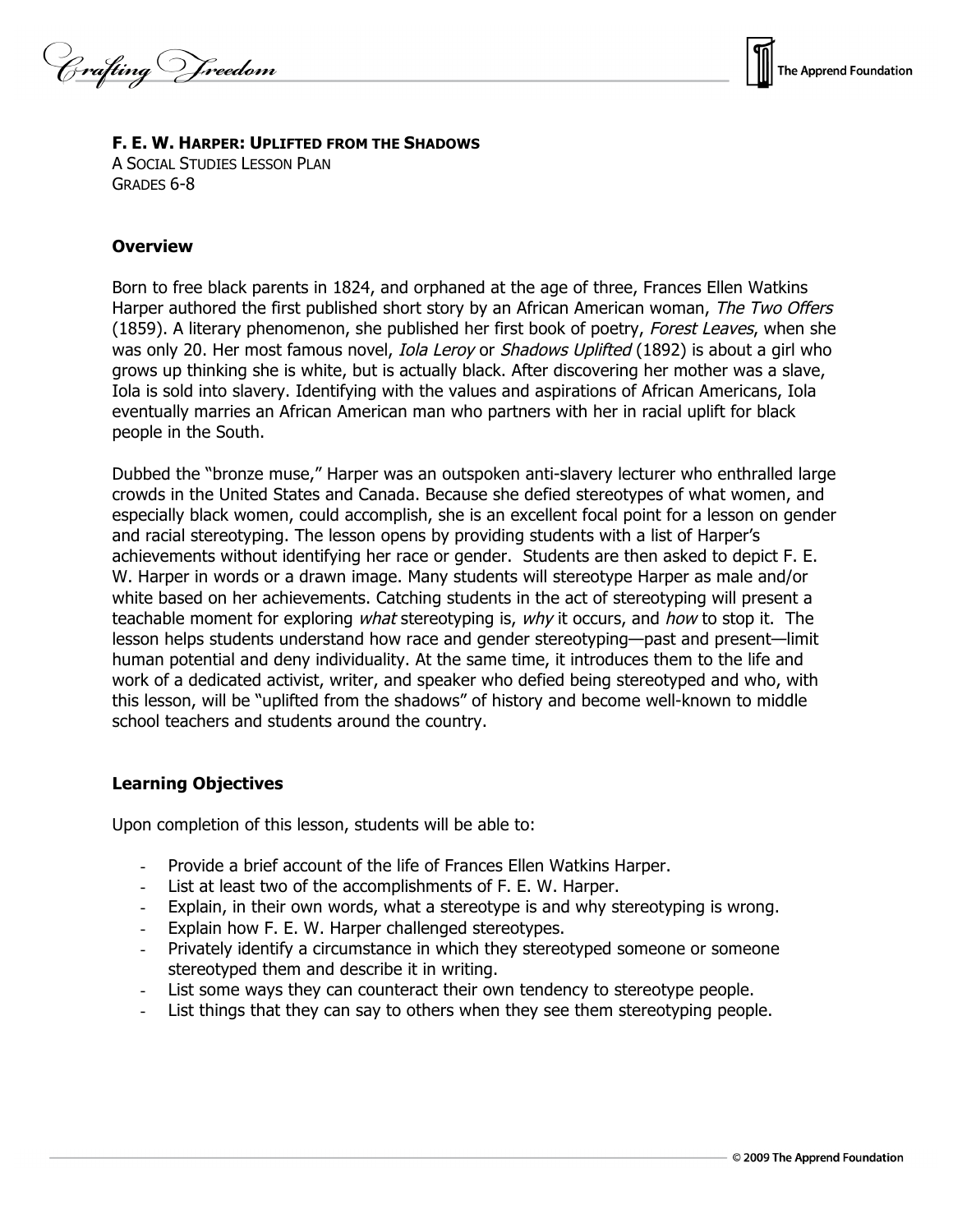# **Guiding Questions**

How did Frances Ellen Watkins Harper rise above the attempts of others to stereotype her? Why is stereotyping by gender, race, religion, ethnicity, sexuality, age, or nationality wrong? How can we overcome the tendency within ourselves to stereotype others? How is Harper's poetry an expression of her human individuality?

# **Suggested Time**

2-3 class periods

# **Preparing to Teach the Lesson**

- 1. For a brief overview of Frances Ellen Watkins Harper, read Teacher Tool 1. You may also read about her and several other abolitionists including William Still, one of her mentors, at http://www.pbs.org/wgbh/aia/part4/4p4439.html.
- 2. View the short video, Learning to Read with Aunt Chloe and be prepared to show the video to your students.
- 3. You can review some excellent lessons about teaching tolerance at http://www.education-world.com/a\_lesson/lesson/lesson294.shtml.
- 4. Review Student Handout 1, which is a fact sheet about F. E. W. Harper. Student Handout 1 does not reveal Harper's race or gender. It is likely that students will stereotype Harper as a man and/or as white because most students will not believe it possible that a successful nineteenth-century writer could be a black woman. It is also possible that she could be "stereotyped" as black for other reasons—such as the fact that she was anti-slavery. This kind of "race-appropriate" stereotype would be based on the erroneous assumption that only blacks were concerned with ending slavery. Catching students in the act of stereotyping will present a teachable moment for exploring what stereotyping is, why it occurs, and how to stop it.
- 5. Review Student Handout 2, which contains several stereotypes and the possible negative outcomes of them on the people being stereotyped.
- 6. Review Teacher Tool 2, which is a guide for leading a discussion about stereotyping.
- 7. Review Student Handout 3, which contains the full text of several poems by F. E. W. Harper. You can familiarize yourself with more of Harper's poetry at http://www.poemhunter.com.

# **Teaching the Lesson (Suggested Steps)**

- 1. Pass out Student Handout 1 and ask students to read it. Be sure not to reveal Harper's race or gender. Ask students to write a paragraph describing what they think F. E. W. Harper looks like or ask them to draw a sketch of what image comes to mind when they read the fact sheet about this person.
- 2. Ask students to share their depictions of F. E. W. Harper. Ask them what information about Harper led them to their conclusions about her race and sex?
- 3. Reveal that F. E. W. Harper was "Frances Ellen Watkins Harper," a black woman. Ask them if they were surprised. Why or why not? Did any students identify Harper as a